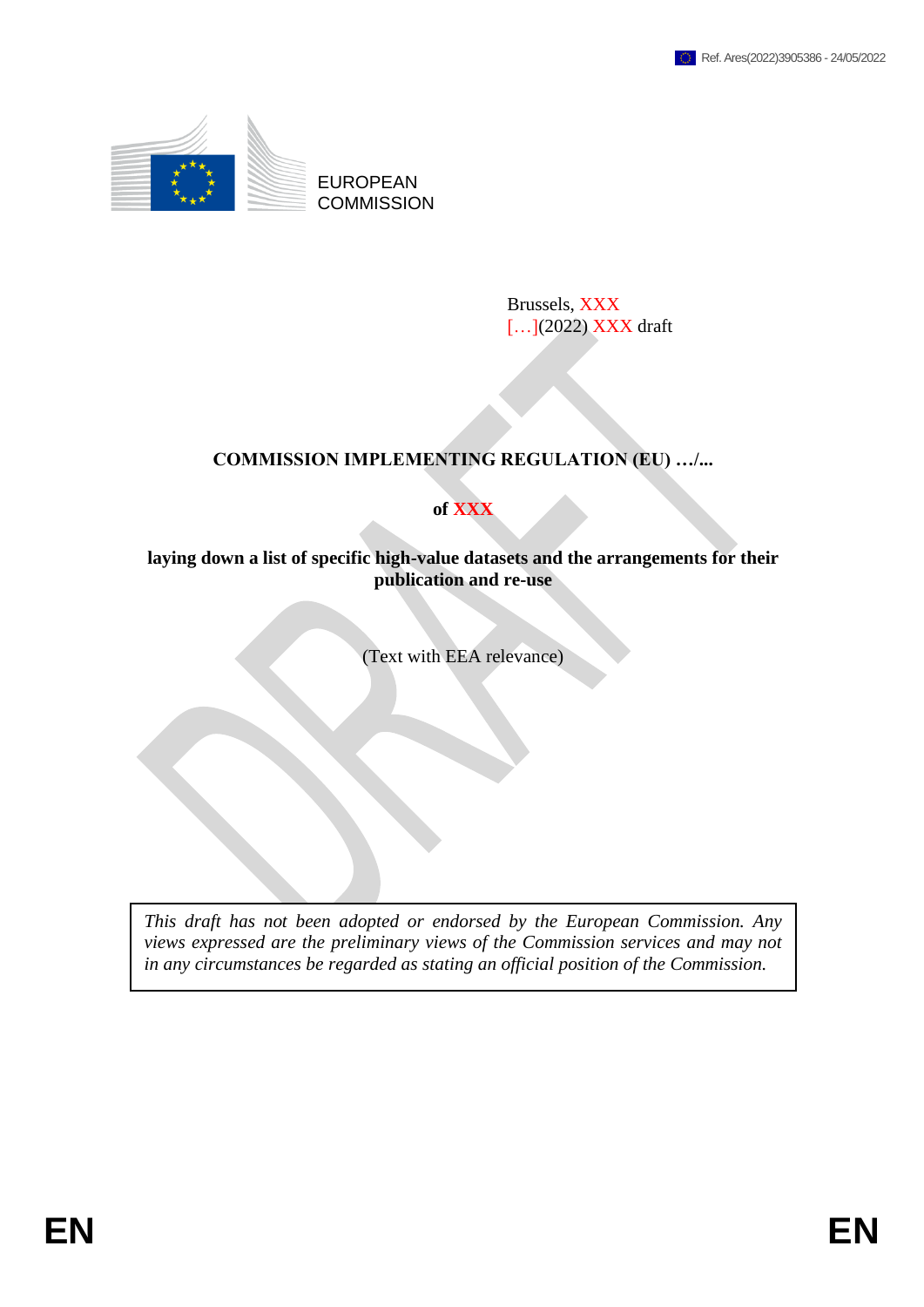### **COMMISSION IMPLEMENTING REGULATION (EU) …/...**

### **of XXX**

### **laying down a list of specific high-value datasets and the arrangements for their publication and re-use**

### (Text with EEA relevance)

### THE EUROPEAN COMMISSION,

Having regard to the Treaty on the Functioning of the European Union,

Having regard to Directive (EU) 2019/1024 of the European Parliament and of the Council of 20 June 2019 on open data and the re-use of public sector information<sup>1</sup>, and in particular Article 14(1) thereof,

Whereas:

- (1) It transpires from Directive (EU) 2019/1024 that an EU-wide list of datasets with a particular potential to generate socio-economic benefits and with harmonised reuse conditions is a significant enabler of cross-border data applications and services.
- (2) The main objective of establishing the list of high-value datasets is to ensure that public data of highest socio-economic potential are made available for re-use with minimal legal and technical restriction and free of charge.
- (3) Harmonising the implementation of the re-use conditions of high-value datasets entails the technical specification for making the datasets available in a machine-readable format and via application processing interfaces (APIs). Making high-value datasets available under optimal conditions strengthens the open data policies in the Member States, building on the principles of findability, accessibility, interoperability and reusability (FAIR principles).
- (4) Annex I to Directive (EU) 2019/1024 lays down the themes of high-value datasets by listing six thematic data categories: 1) geospatial; 2) earth observation and environment; 3) meteorological; 4) statistics; 5) companies and company ownership; and 6) mobility.
- (5) Following a wide stakeholder consultation and given the result of the impact assessment for this Implementing Regulation, the Commission identified, within each of the six data categories, several datasets of particularly high value and the arrangements for their publication and re-use. The provisions of Union and Member State legislation that go beyond the minimum requirements set out in this Implementing Regulation, in particular in cases of sectoral law, are to continue to apply.
- (6) Pursuant to Directive (EU) 2019/1024, the requirement to make high-value datasets available free of charge shall not apply to libraries, including university libraries, museums and archives. Member States may exempt individual public sector bodies,

 $\mathbf{1}$ OJ L172, 26.6.2019, p. 56.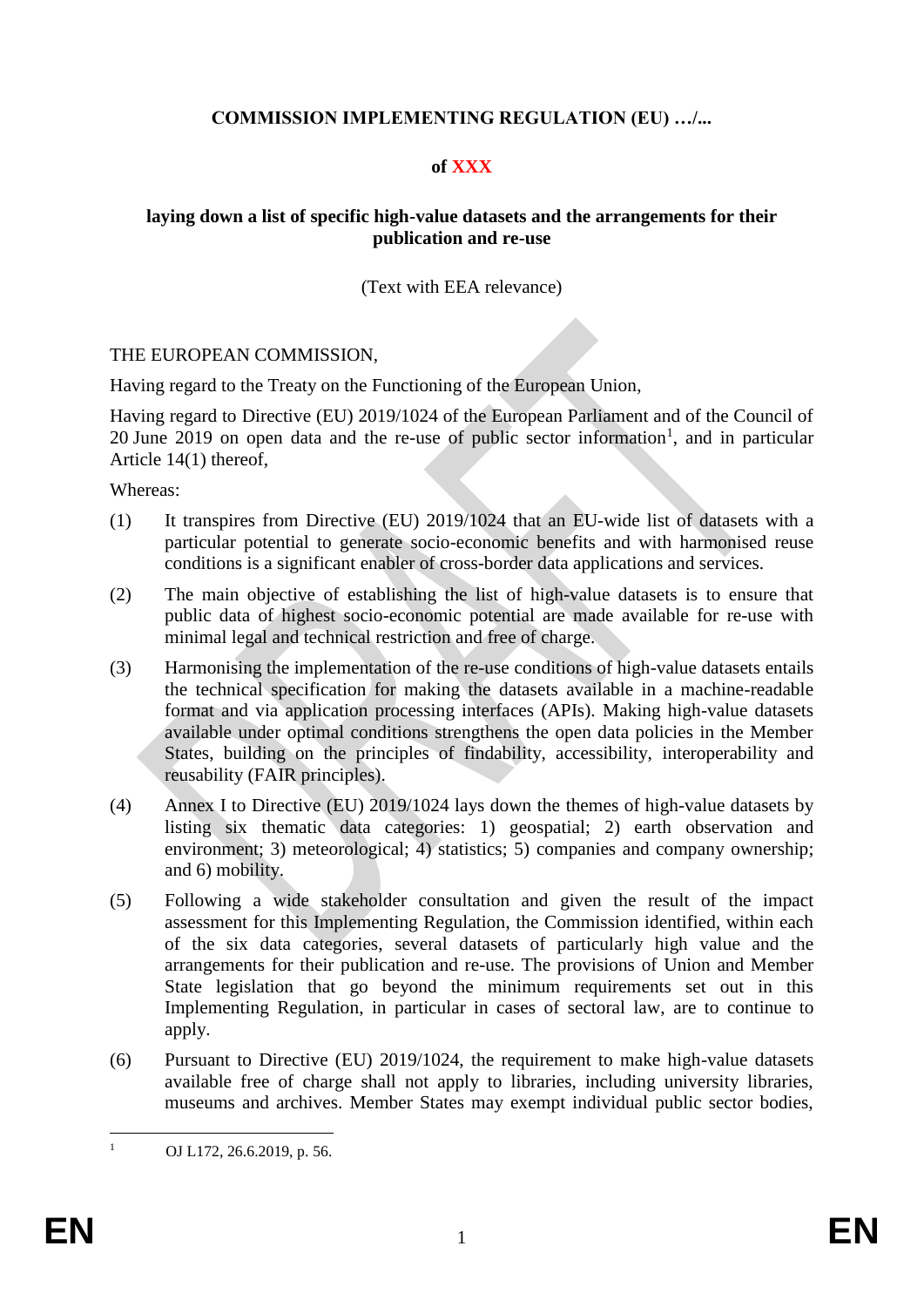upon their request and in line with the criteria set out in the Directive from the requirement to make high-value datasets available free of charge for a period not exceeding two years from the date of the entry into force of this Implementing Regulation*.*

- (7) Directive (EU) 2019/1024 stipulates in its Article 14(3) that this Implementing Regulation shall provide that the availability of high-value datasets free of charge is not to apply to specific high-value datasets held by public undertakings where that would lead to a distortion of competition in the relevant markets. However, data held by public undertakings are not included in the scope of this Implementing Regulation.
- (8) Where making high-value datasets available entails the processing of personal data, such processing should be carried out in accordance with Union law on the protection of individuals with regard to the processing of personal data, in particular Regulation (EU) 2016/679 of the European Parliament and of the Council<sup>2</sup> .
- (9) In addition to Directive (EU) 2019/1024, other Union legal acts, including Directive 2007/2/EC of the European Parliament and of the Council<sup>3</sup> and Directive 2005/44/EC of the European Parliament and of the Council<sup>4</sup> may be of relevance for the re-use of public sector information falling within the scope of this Implementing Regulation, notably where those Union acts lay down common requirements for data quality and interoperability.
- (10) Regarding the thematic category 'companies and company ownership', Member States are encouraged to go beyond the minimum requirements with respect to the scope of datasets and arrangements for re-use set out in this Regulation.
- (11) Member States should be able to complement the datasets listed in the Annex to this Regulation with public sector information already accessible, whenever such data are thematically related and considered of high value based on the criteria described under in Article 14(2) of Directive (EU) 2019/1024. This includes information that constitutes personal data, whenever Member States consider that this is necessary and genuinely meets objectives of general interest, e.g. anti-money laundering and combatting terrorist financing.
- (12) It is the objective of Directive (EU) 2019/1024 to promote the use of standard public licences available online for re-using public sector information. The Commission's Guidelines on recommended standard licences, datasets and charging for the re-use of documents<sup>5</sup> identify Creative Commons ('CC') licences as an example of recommended standard public licences. CC licences are developed by a non-profit organisation and have become a leading licensing solution for public sector information, research results and cultural domain material across the world. It is therefore necessary to refer in this Implementing Regulation to the most recent version of the CC licence suite, namely CC 4.0. A licence equivalent to the CC licence suite may include additional arrangements, such as the obligation on the re-user to include

<sup>&</sup>lt;u>.</u> <sup>2</sup> OJ L119, 4.5.2016, p. 1.<br>
<sup>3</sup> Directive 2007/2/EC of the

Directive 2007/2/EC of the European Parliament and of the Council of 14 March 2007 establishing an Infrastructure for Spatial Information in the European Community (INSPIRE) (OJ L 108, 25.4.2007, p. 1).

Directive 2005/44/EC of the European Parliament and of the Council of 7 September 2005 on harmonised river information services (RIS) on inland waterways in the Community (OJ L 255, 30.9.2005, p. 152).

<sup>5</sup> OJ C 240, 24.7.2014, p. 1.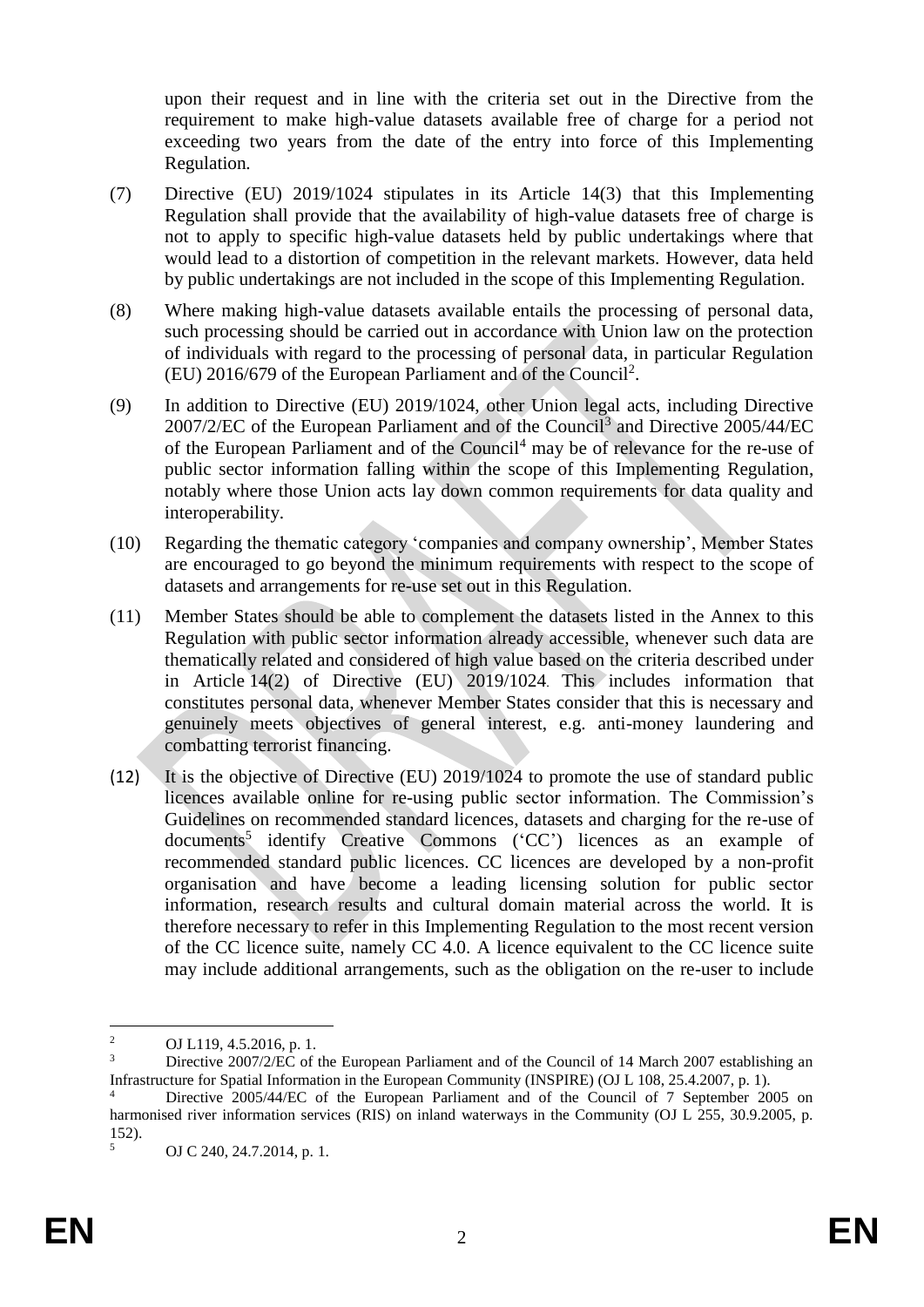updates provided by the data holder and to specify when the data were last updated, as long as they do not restrict the possibilities for re-using the data.

- (13) The European Data Protection Supervisor was consulted in accordance with Article 42(1) of Regulation (EU) 2018/1725 of the European Parliament and of the Council<sup>6</sup> and delivered an opinion on [XX XX 2022].
- (14) The measures set out in this Implementing Regulation are in accordance with the opinion of the Committee on open data and the reuse of public sector information set out in Article 16 of Directive (EU) 2019/1024,

### HAS ADOPTED THIS REGULATION:

#### *Article 1 Subject matter*

- (1) This Implementing Regulation establishes the list of high-value datasets belonging to the thematic categories set out in Annex I to Directive (EU) 2019/1024 and held by public sector bodies among the existing documents to which that Directive applies.
- (2) This Implementing Regulation also lays down the arrangements for publishing and reusing high-value datasets, in particular the applicable conditions for reuse and the minimum requirements for disseminating data via application programming interfaces ('APIs').

# *Article 2*

# *Definitions*

For the purposes of this Implementing Regulation, the following definitions shall apply:

- (1) The definitions set out in Article 2 of Directive (EU) 2019/1024 shall apply.
- (2) The definitions set out for datasets in the geospatial, earth observation and environment categories in Directive 2007/2/EC shall apply.
- (3) The definitions set out for datasets in the mobility category under Directive 2007/2/EC and Directive 2005/44/EC shall apply.
- (4) 'key attribute' means a characteristic of an object or an entity in a dataset, such as a national identification code or name;
- (5) 'granularity' means the level of detail of the dataset;
- (6) 'application programming interface (API)' means a set of functions, procedures, definitions and protocols for machine-to-machine communication and the seamless exchange of data.

<sup>1</sup> <sup>6</sup> Regulation (EU) 2018/1725 of the European Parliament and of the Council of 23 October 2018 on the protection of natural persons with regard to the processing of personal data by the Union institutions, bodies, offices and agencies and on the free movement of such data, and repealing Regulation (EC) No 45/2001 and Decision No 1247/2002/EC (OJ L 295, 21.11.2018, p. 39).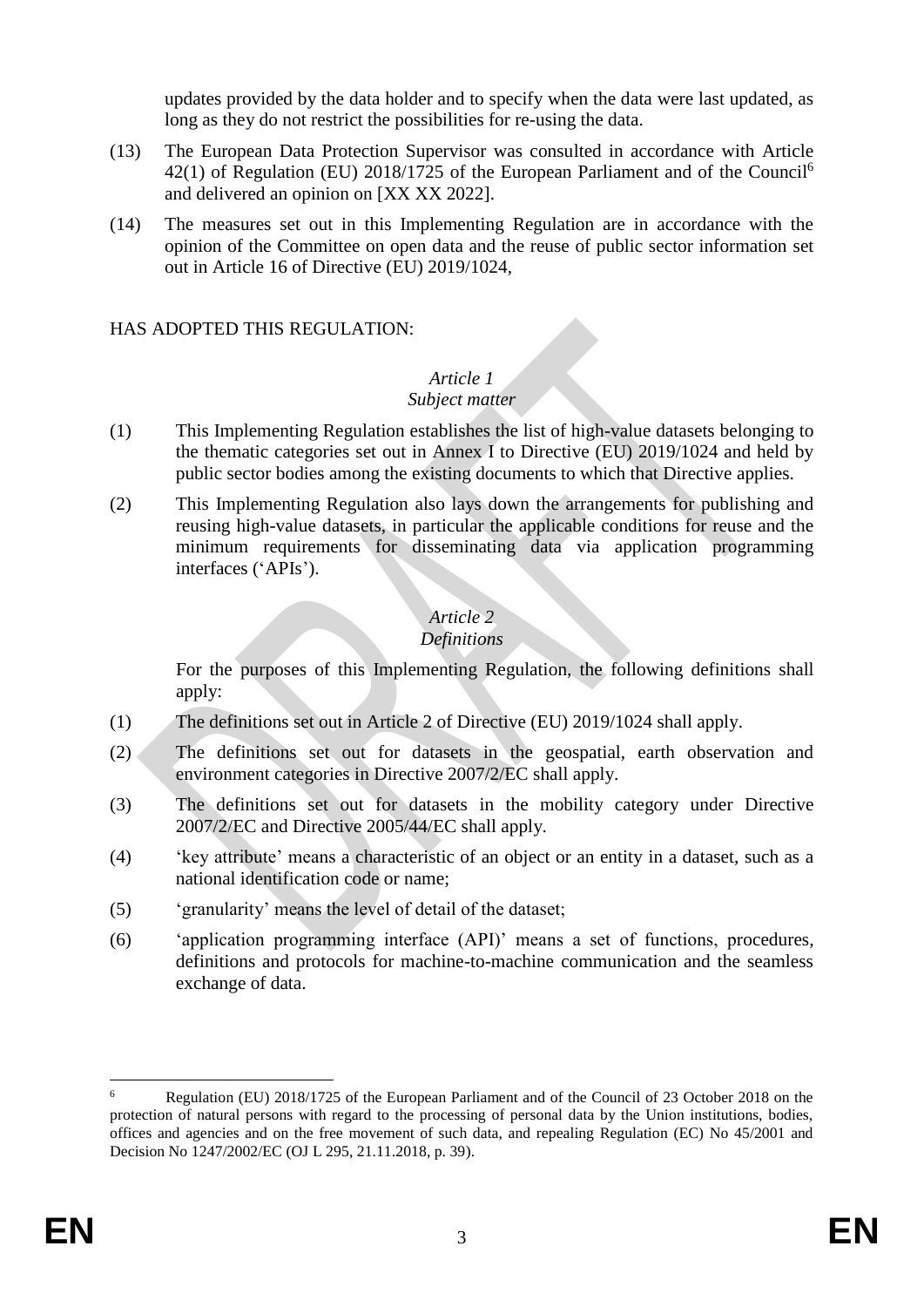### *Article 3*

*Arrangements for publication applicable to all categories of high-value datasets*

- (1) Public sector bodies holding high-value datasets listed in the Annex shall ensure that the datasets described or referenced in the Annex are made available in machinereadable formats via APIs. Where indicated in the Annex, the datasets shall also be made available as a bulk download.
- (2) Those public sector bodies referred to in paragraph 1 shall set out and publish the terms of use of the API and the quality of service criteria on its performance, capacity and availability. The terms of use shall be available in a human-readable and machine-readable format. Both the terms of use and the quality of service criteria shall be compatible with the arrangements for the reuse of high-value datasets laid down in Article 4.
- (3) API terms of use shall be accompanied by API documentation in a Union or internationally recognised open, human-readable and machine-readable format.
- (4) Public sector bodies referred to in paragraph 1 shall designate a point of contact for questions and issues related to the API with a view to ensure the availability and maintenance of the API and ultimately the smooth and effective publication of the high-value datasets.
- (5) Public sector bodies holding high-value datasets listed in the Annex shall ensure that the datasets are denoted as high-value datasets in their metadata description.

### *Article 4*

### *Arrangements for reuse applicable to all categories of high-value datasets*

- (1) A decision by a Member State to grant an exemption in accordance with Article 14(5) of Directive (EU) 2019/1024 shall be published online immediately upon its adoption, in the same way as the list of public sector bodies referred to in Article 6(3) of Directive (EU) 2019/1024.
- (2) To facilitate the availability of datasets for re-use covering longer periods of time, the obligations imposed under this Regulation shall also apply to existing high-value datasets created before the date of application of this Regulation.
- (3) High-value datasets shall be made available for reuse under the conditions of the Creative Commons BY 4.0 licence, the Creative Commons Public Domain Dedication (CC0) licence or any equivalent or less restrictive open licence, as set out in the Annex, allowing for unrestricted re-use except for the requirement of attribution, giving the credit to the licensor.
- (4) Public sector bodies holding high-value datasets listed in the Annex may impose additional conditions on the re-use of personal data in the scope of the specific highvalue datasets that shall restrict the possibilities for reusing personal data only to the extent necessary to ensure the protection of individuals with regard to the processing of personal data.
- (5) High-value datasets shall be made available in accordance with the arrangements for the publication and reuse as set out in the Annex.